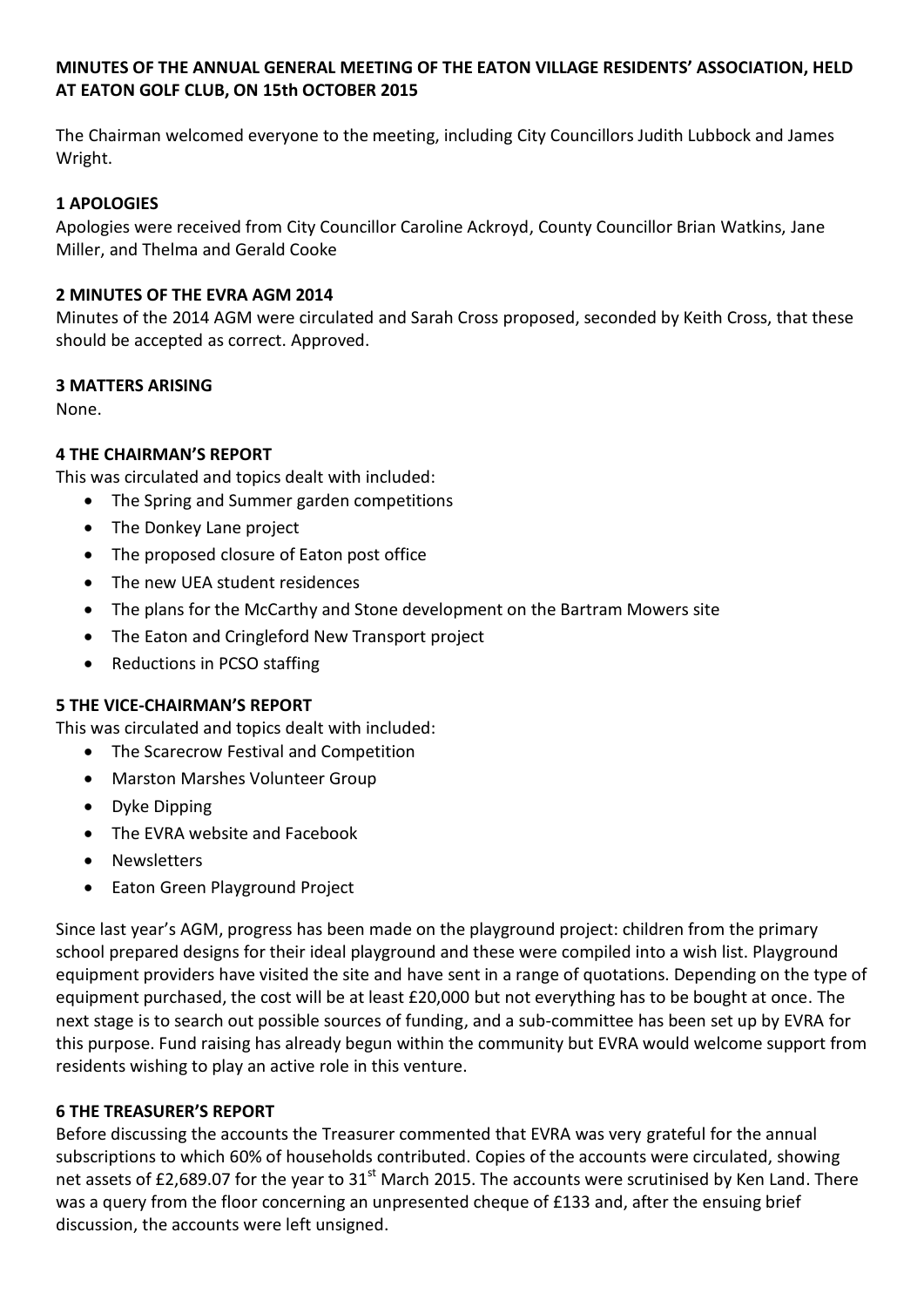## **7 REPORTS FROM LOCAL COUNCILLORS**

- City Councillor James Wright reported that details of a twelve week consultation on how the Government will fund local councils is on the Council's website and he emphasised that it was important that residents become informed and get involved
- There are concerns about the proposed entrance to the McCarthy and Stone development especially at times of high traffic flow
- City Councillor Judith Lubbock praised EVRA's positive approach to getting things done in the local community and noted that this will become even more important in the future

# **8 ELECTION OF THE COMMITTEE**

| Chairman         | Rosemary Benton, proposed by Gwen Frazer and seconded by Margaret Bamford      |
|------------------|--------------------------------------------------------------------------------|
| Vice-Chairman    | Chris Stebbing, proposed by Mrs Armstrong and seconded by Ros Denchfield       |
| <b>Secretary</b> | Patricia Seadon, proposed by Keith Cross and seconded by Liz Pierce            |
| <b>Treasurer</b> | Sarah Cross, proposed by Fay Gammer and seconded by Mike Forrest               |
| <b>Committee</b> | Sharon Atkinson, Chris Preston, Jane Miller and Naomi Godding: proposed by Liz |
|                  | Pierce and seconded by Fay Gammer                                              |

Kath Westwell and Carol Sharkey also expressed an interest in joining the Committee. They were proposed by Keith Cross and seconded by John Brister and were duly elected.

# **9 APPOINTMENT OF THE SCRUTINEER FOR THE ACCOUNTS**

Ken Land, who has audited the accounts for many years, has offered to continue as scrutineer. He was proposed by Sarah Cross and seconded by Patricia Seadon

## **10 ANY OTHER BUSINESS**

There was a discussion about particular problems, some on-going, in the Eaton area:

- A car parked at the end of Church Lane seems to have become a permanent fixture and often other cars were parked there as well. Chris Stebbing noted that this car had been parked in other areas in the village and that the parking restrictions imposed by Waitrose appear to have had an impact. Councillor James Wright commented that if the car was taxed and insured and there were no yellow lines, parking is allowed
- There was a feeling that the level of noise from the CNS end of lessons hooter was intrusive. A resident had already complained but the noise is still loud. PCSO Julie Sayer would mention the problem to staff when she visited the school in the very near future
- There was a query about the intruding vegetation on Howarth Way as it is still not clear who is responsible for maintenance in this area. In July Councillor Caroline Ackroyd had asked for clarification and was told that the pathway is not council owned and is not an adopted highway and is the sole responsibility of the landowner. However, Persimmon Homes do not accept responsibility. Councillor Judith Lubbock suggested that the Council and EVRA should investigate further. Similarly there needs to be clarification of who is responsible for cutting hedges in Donkey Lane and Howarth Way

#### **SHORT INTERVAL**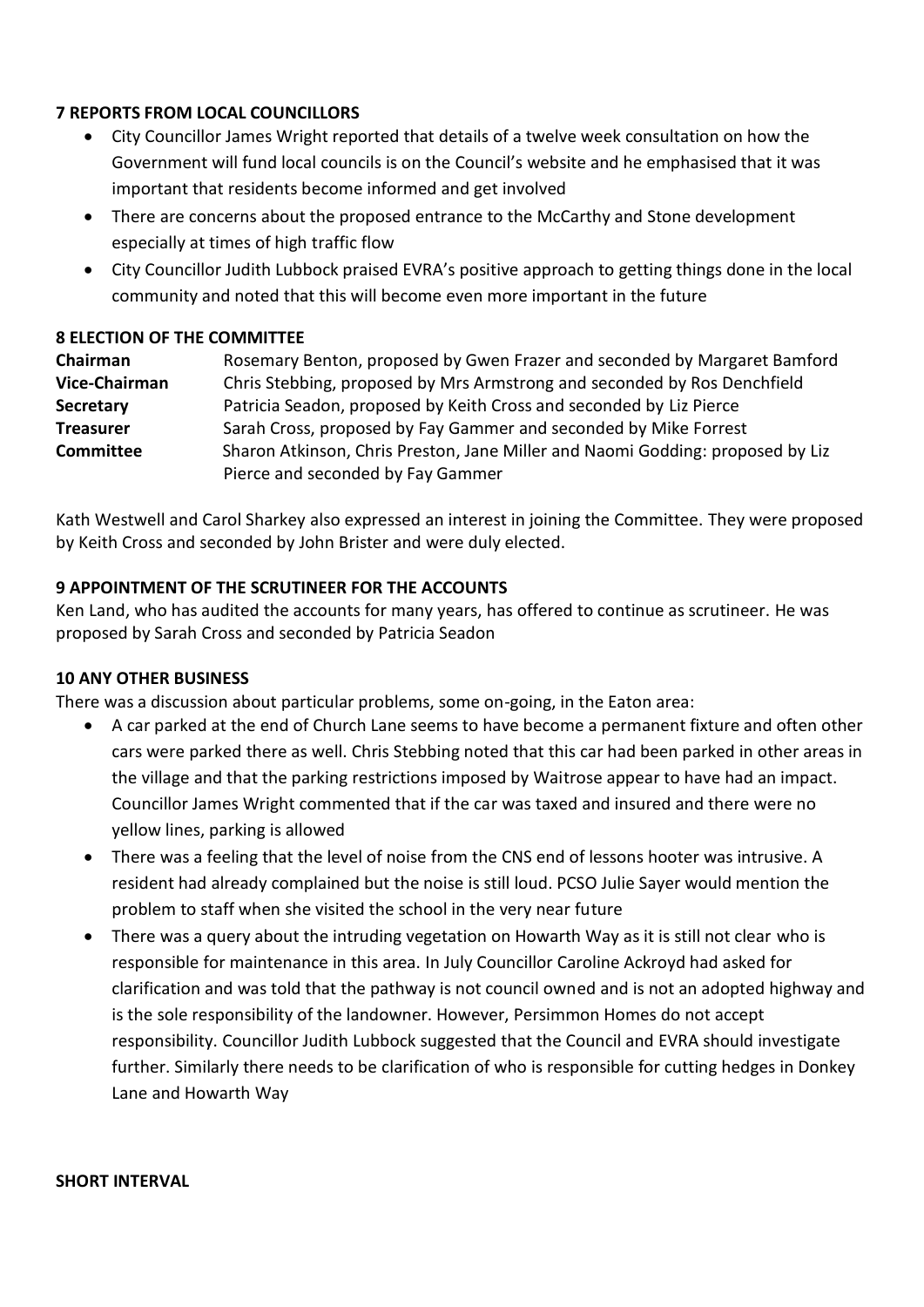The meeting continued with a question and answer session where residents could discuss local issues with three panel members. These were: Victoria MacDonald who runs The Cellar House pub and is soon to take over the running of the post office, City Councillor Judith Lubbock and Chris Stebbing, Vice Chair of EVRA. The session centred on three main topic areas, namely Eaton Village Post Office, Parking and Traffic around the Village, and The Local Environment. Residents voiced their opinions and concerns and the panel members offered their insight and expertise.

# **The Post Office**

- The proposed date for the opening in the Cellar House is the end of January 2016
- Opening times will be from 10am to 8pm Monday to Friday, from 10am to 5pm on Saturdays and from 10am to 12pm on Sundays with no lunchtime closures
- Collection times will remain the same
- Cake and coffee will be on offer
- There will be a Councillors' Surgery on the first Saturday of the month between 10am and 11am
- A great deal of work has gone into the process and very rigorous procedures have been gone through
- The pub staff will run the post office and are receiving appropriate training
- Security is paramount and arrangements have to suit the Post Office's strict rules and guidelines
- There is more than enough space in the Cellar House to cater for customers' needs and their various business requirements
- There will be access at the front and back, with wheelchair access and parking
- The services provided will be as before, apart from passport checks and travel insurance
- It is hoped to make the opening day special and plans are already being made
- Victoria MacDonald thanked the residents for their support and interest in the project
- Judith Lubbock praised Victoria's very positive attitude and this, coupled with the ease of access and car parking facilities, will help the venture be a success

# **Parking and Traffic around the Village**

- There was general concern about parking and traffic in the area. Consultation on the Eaton and Cringleford New Transport Project is due to start in October 2015. Residents were urged to look at details on the council website and read EVRA's concerns on its website
- It was suggested that EVRA and Cringleford Parish Council liaise over shared concerns. Chris Stebbing agreed that once the consultation process begins, there will be an opportunity to contact Cringleford Parish Council to see if there are common ideas
- Judith Lubbock commented that it is very difficult to make changes with small amounts of money
- The traffic on the Newmarket Road seems to have increased at all times of the day. Judith Lubbock said that when Wentworth Gardens was built, a traffic survey carried out then deemed traffic was not heavy enough to warrant traffic lights at the Sunningdale junction
- A Car Club has started, based in Waldeck Road; it is hoped that more will follow
- Parking on Greenways near the Eaton Primary School is still a problem and may continue to get worse as more houses are built in the Eaton and Cringleford area
- Messages have been put in the EVRA newsletter to remind residents about parking considerately
- The school sends out periodic reminders to parents
- Judith Lubbock suggested that the school could ban parking on the roads leading up to the school. This could perhaps be suggested at a forthcoming meeting with representatives from EVRA at the school